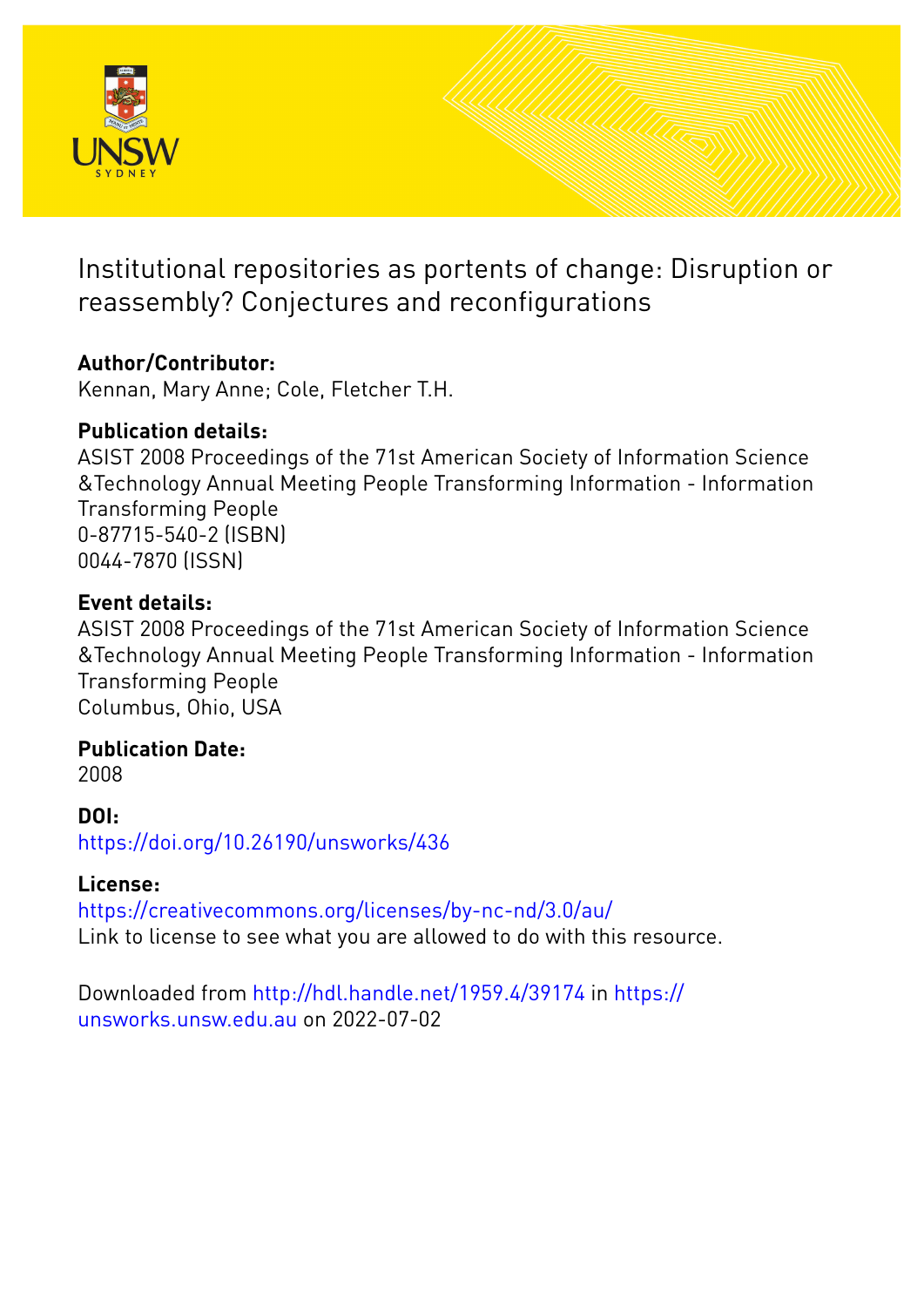Kennan, M.A. & Cole F.T.H. (2008) "Institutional repositories as portents of change: Disruption or reassembly? Conjectures and reconfigurations" *ASIST 2008 Proceedings of the 71st ASIS&T Annual Meeting People Transforming Information - Information Transforming People* Volume 45. Grove, A. (ed)

\_\_\_\_\_\_\_\_\_\_\_\_\_\_\_\_\_\_\_\_\_\_\_\_\_\_\_\_\_\_\_\_\_\_\_\_\_\_\_\_\_\_\_\_\_\_\_\_\_\_\_\_\_\_\_\_\_\_\_\_\_\_\_\_\_\_\_\_\_\_\_\_\_\_\_\_\_\_\_\_\_

# **Institutional repositories as portents of change: Disruption or reassembly? Conjectures and reconfigurations.**

### **Mary Anne Kennan<sup>1</sup>**

Information Systems, Technology and Management, Australian School of Business. University of New South Wales, Sydney AUSTRALIA 2052, maryanne.kennan@unsw.edu.au

#### **Fletcher T.H. Cole**

Information Systems, Technology and Management, Australian School of Business. University of New South Wales, Sydney AUSTRALIA 2052, f.cole@unsw.edu.au

#### **Abstract**

**This paper reviews how Open Access policies (OA) and Institutional Repositories (IR) might be portrayed as agents of change within the realm of scholarly publishing. Using commentary on academic publishing as background, commentary that sees OA and IR as optimal and inevitable, and beneficially disruptive of the existing system, two theoretical approaches are presented as ways of providing a more detailed and explicit analysis of OA/IR dynamics. Both theories to varying degrees derive their inspiration from an exploration of the nature of change. The first "disruptive technology/disruptive innovation" approach (Christensen) specifies change in market theory terms, a re-structuring "driven" by innovation within, and possibly disruptive of, existing market arrangements. The second approach views change as a process of "reassembling" and reconfiguring of relationships between elements of a network (Actor-Network Theory). The application of both approaches to OA/IR is explored, including reference to a case study on a university institutional repository implementation. While "disruption" and similar terms might be in common and casual use, the basic idea gains greater clarity in these theories, and in doing so promotes greater awareness of the assumptions being made, and the aspirations being pursued.** 

#### **Introduction**

Whenever there is something that is envisaged as "new", speculation is rife as to the changes that will follow. The arrival on the scholarly publishing scene of the Internet-inspired Open Access movement and proliferating institutional repository systems are no exception. Many view these as agents or portents of new modes of academic communication and the locus of change in the traditional scholarly publishing system. How these changes might be understood is the subject of this paper.

Traditional scholarly publishing is typically represented as the formal communication of research within a research community. Book publishing is important for some disciplines, but because of major differences between book and paper publishing we focus on papers. Papers are most often made available in journals and conference proceedings published by commercial or learned society publishers via individual or organisational subscription within research communities. Scholarly publishing is seen to fill several purposes within a scholarly community; including publicity, access and trustworthiness, and its role in each of these is currently being contested (Drott 2006; Kling and Callahan 2003; Kling and McKim 1999). Change is seen to be occurring for many reasons, among them:

• The increasing demand for research to be easily accessible in order to be useful;

*\_\_\_\_\_\_\_\_\_\_\_\_\_\_\_\_\_\_\_\_\_\_\_\_\_\_\_\_\_\_\_\_\_\_\_\_\_\_\_\_\_\_\_\_\_\_\_\_\_\_\_\_\_\_\_\_\_\_\_\_\_\_\_\_\_\_\_\_\_\_\_\_\_\_\_\_\_\_\_\_\_\_\_\_\_\_\_\_\_\_\_\_\_\_\_\_\_\_\_\_\_*

**<sup>1</sup>** Mary Anne Kennan wishes to acknowledge with gratitude the support of the John Metcalfe Ph.D. Scholarship. The empirical material reported in this paper partially informs her ongoing thesis work.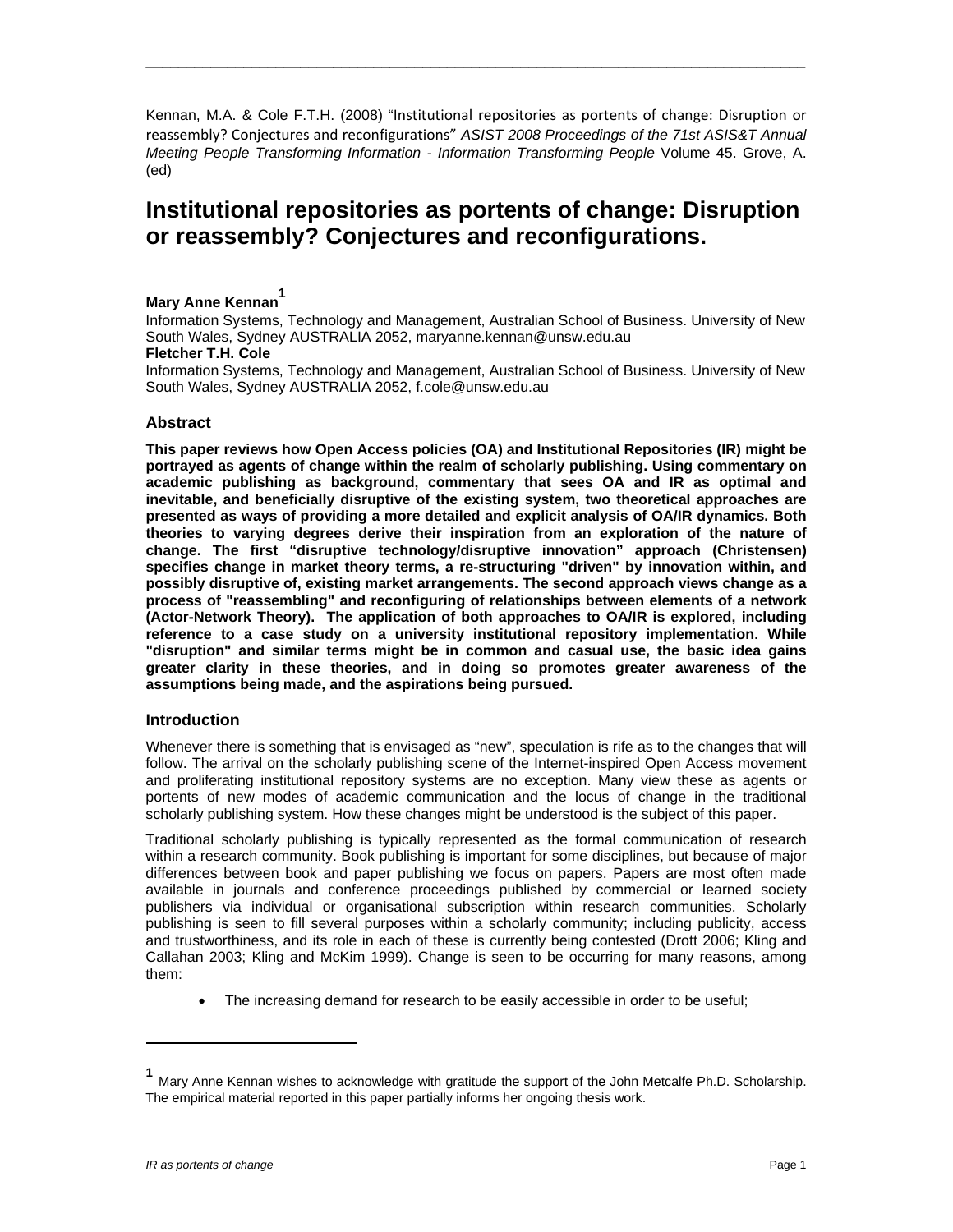• The development of remotely accessible information systems such as digital repositories and enabling protocols such as the Open Archives Initiative Protocol for Metadata Harvesting (OAI-PMH) which contribute towards making accessibility relatively simple;

\_\_\_\_\_\_\_\_\_\_\_\_\_\_\_\_\_\_\_\_\_\_\_\_\_\_\_\_\_\_\_\_\_\_\_\_\_\_\_\_\_\_\_\_\_\_\_\_\_\_\_\_\_\_\_\_\_\_\_\_\_\_\_\_\_\_\_\_\_\_\_\_\_\_\_\_\_\_\_\_\_

- An increase in inter-, trans- and multi-disciplinary research where the definition of a research community is quickly evolving;
- The rising costs of traditional subscriptions;
- A growing awareness of the difficulties posed by these rising costs to researchers in poorer institutions, organisations and countries.

In response an "Open Access" (OA) movement has formed to promote the ideal of being able to "read, download, copy, distribute, print, search or link" (Budapest Open Access Initiative n.d.; Drott 2006) to the full text of open access works, without financial cost or legal or technical barriers. OA can be achieved in a number of ways, the most common of which are to post work to a web site or place in an institutional or disciplinary digital repository (self-archiving); or to publish in an OA journal. This work concentrates on institutional repositories (IR) which rely on institutions managing (or encouraging authors to manage) self- archiving of work. This can occur at the pre-print (an unrevised, un-refereed draft) or post-print (all post-publication works, including published versions).

While OA/IR are increasing in numbers, OA content in the repositories does not appear to be increasing at the same rate (McDowell, 2007; Thomas & McDonald, 2007). This may change as institutional and funder OA deposit mandates take effect. The first institutional mandate recorded is the Queensland University of Technology in Australia effective from January 2004. Other institutional deposit mandates are increasing, most notably the Harvard University Faculty of Arts and Sciences on February 12<sup>th</sup> 2008. Perhaps even more powerful are funder mandates for OA, for example, the Wellcome Trust (October 2005), four of the eight research councils in the UK (October 2006), the Australian Research Council (ARC) (which requires grantees to deposit their ARC-funded work in an OA repository or explain why not) and on December 26 2007 the US National Institutes of Health (NIH) (Nguyen 2008; Suber, 2007; Van Orsdel and Born 2008).

While IR are generally viewed as being an adjunct to the traditional scholarly publishing system, OA IR are perceived by some as undermining that very system, and the interests of commercial journal publishers and scientific societies for whom sale of publications form a significant part of income which is used to subsidise their other activities (Goodman 2004; Look 2004; Poynder 2004). Too wide a use of free and easy access may cause the cancellation of subscriptions, the reduction of publisher profits, and the withdrawal of publishers from the market. According to Oppenheim (2005) "it seems 'obvious' to many that the increased use of open access will lead to journal cancellations… An alternative view is that there is no cause and effect relationship between open access and cancellations".

More profound changes are anticipated, to the whole scholarly publishing paradigm, not just in the ways that people access information. This perception is not just one of publishers; but seems to be shared by many academics. Based on a survey of 5,513 senior journal authors world wide, Rowlands & Nicholas (2006) report that 50% of participants consider that OA is likely to "disrupt" traditional scholarly publishing and that this is seen as a "good thing", in that there are aspects of scholarly publishing that would benefit from change. However, publishers currently play a key role in being largely responsible for organising the refereeing and review process, copy-editing, and distributing the journal in paper or electronic form. If Open Access policies in institutional repositories become standard, i.e. practiced by a significant section of the research community, it could be seen to undermine independent peer-review, and the quality assurance processes currently built into the traditional scholarly publishing "system".

OA & IR are widely presumed to be portents of significant change occurring in academic publishing. Various terms to describe the effect have been deployed, indicating the varying degrees to which this might occur: "disruption", "adaptation and transformation", "bad injury", "fundamental, albeit long term change", "dramatic, profound shift", "death". While the presumption is that change will occur, an explication of the process on which predictions are based is more difficult to come by. Often the only indication is that certain changes are inevitable, "Revolutionary" even, an outcome of the very characteristics of the innovation (National Research Council 2002). Or under the banner of a different sort of Revolution, certain innovative policies, such as OA, should be actively promoted, in order to lead to liberating reforms of the publishing system. IR & OA might be nominated as agents of change, but precisely how they will affect change is unclear.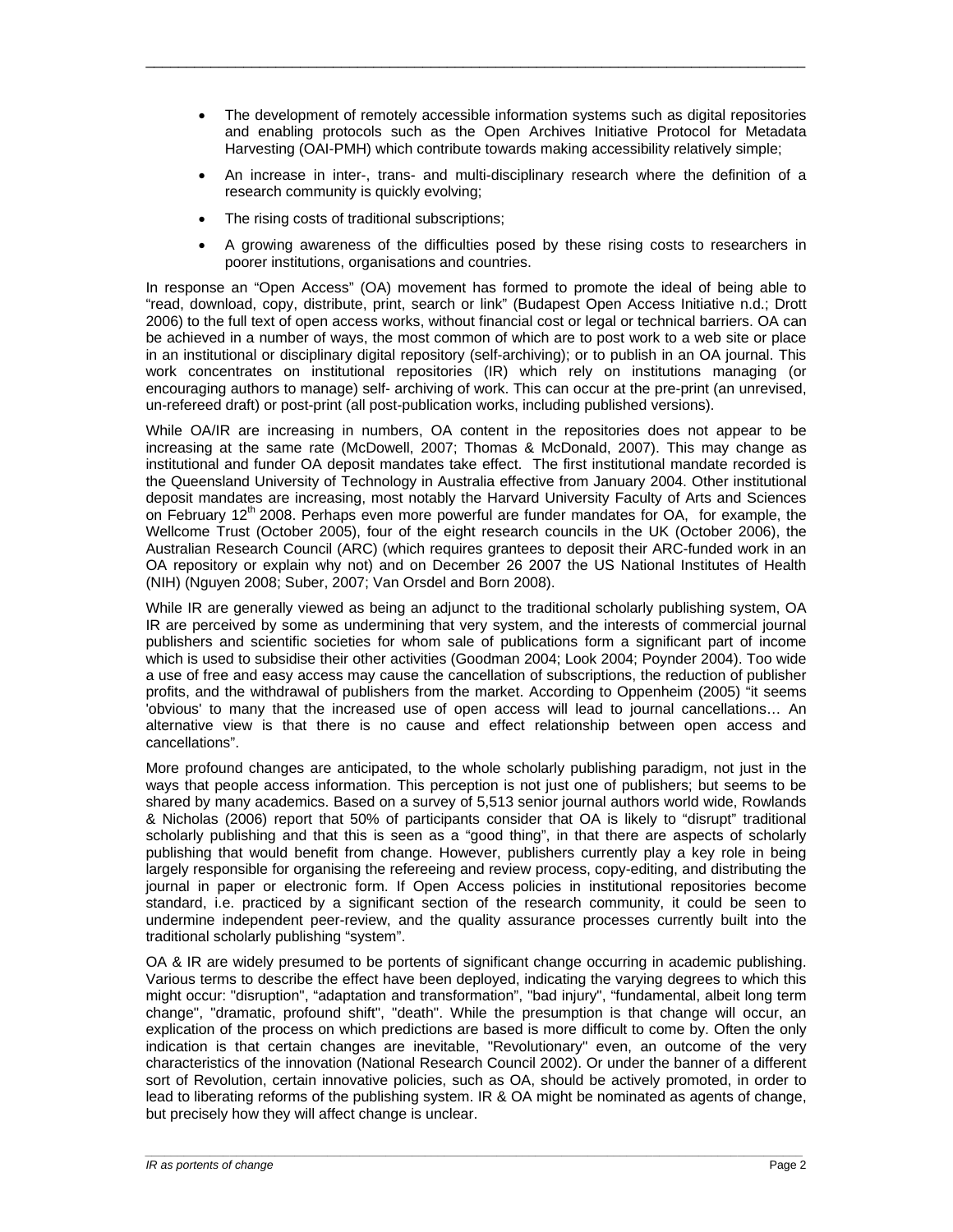A more systematic, detailed and explicit analysis of the dynamics of the academic publishing system is needed. In the rest of this paper two possibilities are presented, the portrayal of change being different in each. The first specifies disruption as a re-structuring of established markets; the second specifies it as a process of reassembling and reconfiguring relationships between elements of a network. Their application in relation to Open Access and institutional repositories is then explored. While "disruption" and similar terms might be in common and casual use, they gain greater clarity in these theories, and in doing so promote greater awareness of the assumptions being made, and the aspirations being pursued.

\_\_\_\_\_\_\_\_\_\_\_\_\_\_\_\_\_\_\_\_\_\_\_\_\_\_\_\_\_\_\_\_\_\_\_\_\_\_\_\_\_\_\_\_\_\_\_\_\_\_\_\_\_\_\_\_\_\_\_\_\_\_\_\_\_\_\_\_\_\_\_\_\_\_\_\_\_\_\_\_\_

#### **Disruptive technology/Disruptive innovation**

The first theoretical approach being considered in this paper originated with Bower and Christensen (1995). They introduced the distinction between "disruptive technologies" (which in earlier papers seems to refer mainly to "disruptive products") and "sustaining technologies", in order to describe significant market reconfigurations in the history of disk-drive manufacturing industries. Since then the terminology and concepts have been taken up by a number of researchers, including in relation to the potential developments in publishing.

The basic thesis was that "different types of technological innovations affect performance trajectories in different ways" (Bower and Christensen, 1995: 45) where performance is measured according to market indicators. Market performance is seen to be linked with certain product attributes which are used to indicate engineering performance (in the original case, disk "density" of "information", i.e. signal inscription).

Manufacturers and service providers fall into two camps. The first rely on "sustaining technologies"; those that give an established community of their customers the products which have "something more or better in the attributes they already value" (Bower and Christensen: 45). Manufacturers that "maintain a rate of improvement" relative to other manufacturers survive; those that do not, don't survive. However, some companies are seen to fail neither through mismanagement nor failure to make technological progress, but by being displaced by smaller, newer companies touting "disruptive technologies" (the second camp).

These new companies establish new markets for themselves, with products that offer different value propositions from existing products (e.g. "portability" instead of "quality") but which, from the view of the established market, are viewed as "inferior". However, the danger for established manufacturers is that as these products improve according to the established performance criteria, they become quite "good enough" for many purposes so as to replace current product offerings in existing markets. The effect on market organization created by the disrupting manufacturers of computer disk-drives was seen as "breathtaking", and in the order of a "technological mudslide". The underlying cause of this market disruption was clear, for "technological change, of course, drove these breathtaking achievements" (Bower and Christensen: 45).

From the original focus on "product innovation", Christensen and his colleagues have consolidated their argument and extended and applied these notions to a number of other areas. These tend to be more diffusely defined as disruptive or sustaining "innovations" rather than "technologies" (Christensen and Raynor 2003). According to Markides (2006: 19) these now include:

*"such disparate things as discount department stores; low-price, point-to-point airlines; cheap, mass-market products such as power tools, copiers, and motorcycles; and online businesses such as bookselling, education, brokerage, and travel agents."* 

These extensions make the idea more difficult to manage conceptually; not least because of the difficulty of locating empirical equivalents of disk-drives, their manufacturers and their markets (i.e. "operationalising" the constructs consistently across different domains).

Some commentators now feel that the basic idea needs further differentiation. Writing in the product innovation literature, Markides claims that Christensen has confusingly extended the area of application of his original idea (focusing on products in a market) to all "disruptive innovations" (Markides, 2006: 19). He wishes to distinguish different types of "disruption" according to the source of "disruption": business-model innovation, industry-wide technological innovation, and radical new-tothe-world product innovation. Innovation in business models is seen to be "much more than the discovery of a radical new strategy on the part of a firm". Rather they "redefine what an existing product or service is and how it is provided to the customer", as well as having the (unsurprising) requirement that they enlarge "the existing economic pie" by attracting new customers or enticing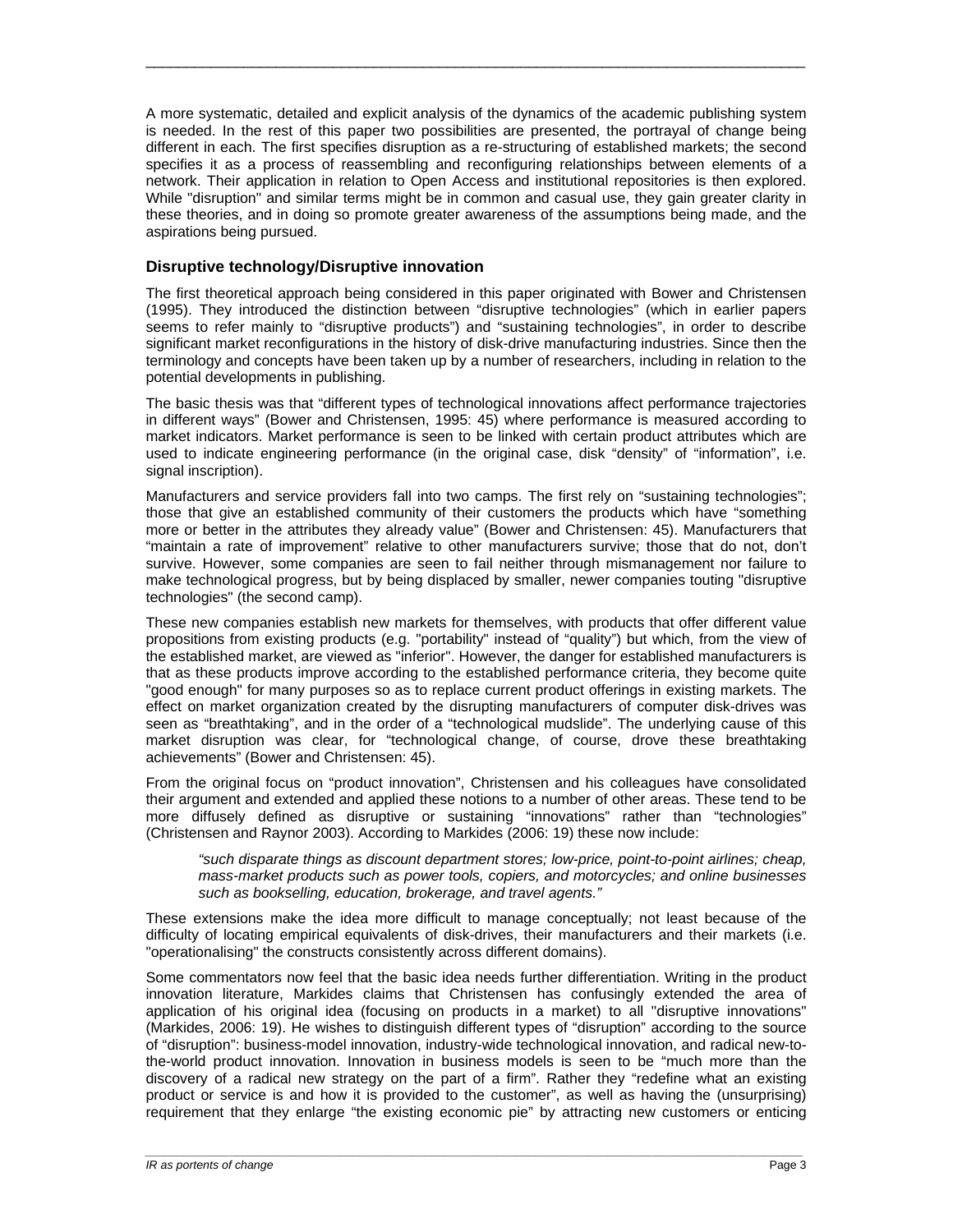existing ones to buy more (Markides, 2006: 20). Christensen seems to agree that much innovation resides in the business-model, and now prefers the term disruptive "innovation" to that of "technology", setting this within an even more general theory of disruption (Christensen 2006: 48-49; Christensen & Raynor 2003).

\_\_\_\_\_\_\_\_\_\_\_\_\_\_\_\_\_\_\_\_\_\_\_\_\_\_\_\_\_\_\_\_\_\_\_\_\_\_\_\_\_\_\_\_\_\_\_\_\_\_\_\_\_\_\_\_\_\_\_\_\_\_\_\_\_\_\_\_\_\_\_\_\_\_\_\_\_\_\_\_\_

One consequence of the elaboration this theory has undergone is the extent to which disruption is believed to be simply the result of technological change. This is now less certain. Other social and organizational elements in characterising innovative change are recognised as equally influential in any business marketing context. The highly simplified causal dynamic assumed and portrayed by the original Bower and Christensen (1995) article has become problematic, even for seemingly straightforward cases of product innovation. This suggests that alternative ways of representing the dynamics of disruptive change may be needed. It also somewhat dampens instrumentalist aspirations for the theory, for now the machinery of innovation management and strategic planning has become more complicated and the linkages less secure, and perhaps therefore rather less appealing to the busy manager.

### **OA/IR as disruptive innovations**

As already mentioned, a number of commentators conjecture about the potential for Open Access and Institutional Repositories to "change" or "disrupt" traditional scholarly publishing, without specific referral to Christensen's theory (Goodman 2004; Poynder 2004; Rowlands and Nicholas 2006). Bachrach (2001) does not use the term "disruption" as such, but envisages a "dramatic, profound shift in how scientists should (and will) communicate in the future" (quoted McKiernan 2002: 317). Crow writing as senior consultant to the SPARC OA lobbying group foresees "fundamental, albeit long term change in the structure of scholarly publishing" initiated by OA and IR (Crow 2002: 5). Any number of other examples can be found listed in Bailey (2008).

Some authors on OA and IR do refer explicitly to Christensen's theory (Lewis 2004; Look 2004; Madison 2006). Well-established publishers and library customers focus on refining the current options: for example, by turning paper journals into electronic journals, by creating new economic models for access such as bundling, and by making improvements to products, such as improving user interfaces and ease of use. In the meantime new options, such as institutional and disciplinary repositories are ignored, or relegated to the margins. Look (2004) suggests that publishers who underestimate or actively oppose the Open Access movement may end up mortally injured. The most detailed and familiar analysis of scholarly publishing using disruption theory, including the role of academic libraries, is offered by Lafferty & Edwards (2004). They stay with Bower and Christensen's original terminology, and provide lists of "sustaining" and "disruptive" components and functionalities (in electronic journal publication), mostly drawing on McKiernan (2002) for these, although the "disruptive technology" terminology is not used by McKiernan. Given the short history available, these lists are necessarily conjectures. The criteria for membership of the two categories are not discussed, and somewhat puzzling. Reader "discussion forums and lists linked to individual journals or articles" (p.45) are seen to sustain, whereas the inclusion of "output files from programs, and data sets" is seen as disruptive. An argument could easily be mounted for the opposite, especially with regard to the impact on the reviewing process.

In the same spirit as Christensen's work, Lafferty & Edwards offer management advice to librarians and university and research administrators by recommending ways of managing potential disruption, such as isolating development in separate organizational units, or avoiding performance oversupply in existing products (Lafferty & Edwards 2004: 257). They do not explore the disruptive nature of this change much further, only identifying some possible components (future cooperatives of repositories) and other indicators, such as examples of the early stages of growth of OA projects.

The identification of particular components of publishing as technologies, as Lafferty & Edwards do, is a more specific product-oriented view of publishing than that of other commentators, for whom disruption would be to the business model, or commentators who envisage publishing in more holistic terms, as constituting some sort of system. More fundamentally, Christensen's analysis of disruption functions at the gross scale of markets. The concept hides (and needs to hide) the intricacies of the scholarly publishing system which might be necessary to understand in order to place OA and IR within it. The key question remains: "What is this disruption? Disruption of what? Disruption of the established system of scholarly publishing? Of the role of commercial and society publishers, the role of libraries, all or none of these, other elements we have not yet imagined?" Addressing these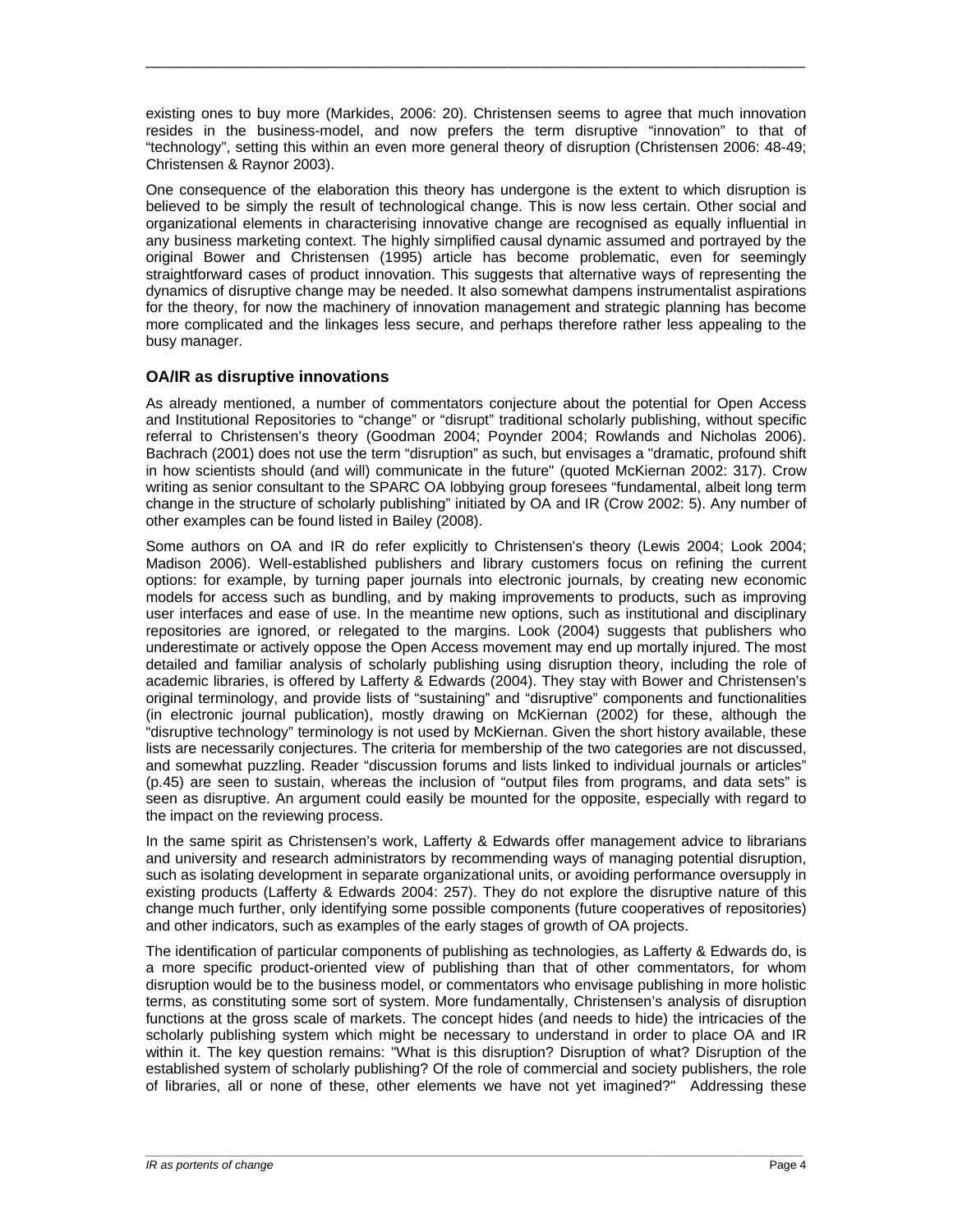questions at the level of detail necessary to come to some detailed understanding of dynamics of the system may be better achieved using other modes of analysis.

\_\_\_\_\_\_\_\_\_\_\_\_\_\_\_\_\_\_\_\_\_\_\_\_\_\_\_\_\_\_\_\_\_\_\_\_\_\_\_\_\_\_\_\_\_\_\_\_\_\_\_\_\_\_\_\_\_\_\_\_\_\_\_\_\_\_\_\_\_\_\_\_\_\_\_\_\_\_\_\_\_

For most commentators the forecast is unclear. Scholarly publishing will not go away but it will change; but to what extent disruption will be experienced, and where, and for what reasons, remain to be seen. There is insufficient evidence to predict a disruptive role for OA and IR – it is too early in the story. However, we might, like Johnson, see both "adaptation and transformation" rather than "disruption" being the future of scholarly publication (Johnson 2004). This view might be accommodated more appropriately by a theory that does not have its basis in an opposition between disruptive and sustaining change. Our initial suggestion, offered in the spirit of conjecture, is to use Actor-Network Theory (ANT), with its idea of translational change of participant networks, and to this we now turn.

### **Actor-Network Theory**

Actor-Network Theory (ANT) originates in the studies of science, technology and society (Callon 1986; Latour and Woolgar 1986; Latour 1999; Latour 2005; Law 2004). ANT sees the world in terms of networks made up of heterogeneous elements or actants and constituted by alliances, allegiances and oppositions. Anything that modifies a state of affairs by making a difference is an actant. Social actors cannot simply press their wills on inert passive "things"; similarly artifacts cannot force human actors to perform in a specific way (Howcroft, Mitev and Wilson 2004; Latour 2005; Law 2003; Tatnall and Gilding 1999). This allows us to avoid the technological deterministic tendencies detected in our analysis of disruptive technology theory. ANT encourages us to look for all the actants and the effects they may have on the network and therefore enables examination of OA and IR at a greater level of detail than a theory such as that of disruption. Actors and networks are key and the theory may refer not to ANT as a social theory, but to ANT as a theory about ways of "doing" or "seeing" social research on "people, machines, ideas" (Law 2003), or a theory of method, or as Latour (2005: 142) suggests "a theory about how to study things… how to let the actors have room to express themselves".

Actants in the network enrol allies into the network by negotiations, known in ANT parlance as "translation". "Moments of translation" are those in which actants recruit allies to their network. New actants can be recruited in many ways. Law claims that translation strategies depend on the empirical environment and identifies examples from his own work, such as ""enterprise", "administration", "vocation" and "vision" -- which collectively operate to generate multi-strategic agents, organisational arrangements and inter-organisational transactions" (Law 1992, updated 2001). The stages or "moments" where actants attempt to enrol other actants in their networks are known as *problematisation* (defining the network as useful), *interessement* (attracting others to the network), *enrolment*, and *mobilization (*appropriating others' interests to one's own, making the translation durable, for a time at least, against the competing interests of other actants and networks) (Callon 1986; McGrath 2002; Underwood 2001b; Underwood 2001a).

The network can be traced by the connections, inscriptions, artifacts and other entities created by actants. ANT is not concerned with the distance between macro and micro, or local and global, instead it considers all actants in a network as a single continuous trail or structure that within itself is related, connected, associated, assembled (Law, 2003; Latour, 2005). Following the connection between actants of interest, and describing what we see, helps highlight what is important in the network (Underwood 1998). Unlike disruption theory (being a management theory of instrumentalist intent) which wants to provide prediction and advice, ANT (being a theory about how to approach research) is more concerned with describing and explaining -- letting the actants speak for themselves. The process of change or reconfiguration in the network is described by Latour as reassembly (Latour, 2005). This is expressed by others in terms of changes in the dynamic, "shifting alliances" which make up the network (Tatnall and Gilding, 1999). These new alliances can become entity-like, or form as new actants, as inscriptions or devices, "immutable mobiles" or "black boxes", this especially when composed of a number of simpler networks which are being taken for granted (Underwood, 2001). The "entry of new actants, desertion of existing actants, or changes in alliances" can cause these supposedly stable entities to be "opened" and re-considered (Tatnall and Gilding, 1999), that is, reassembled.

One value of this approach is that an analysis can be conducted at any level of detail. It allows the analysis to further proceed by unpacking the black box of an actant to examine it in more detail, maybe portraying it as comprising a network or assemblage of its own. Relationships may divulge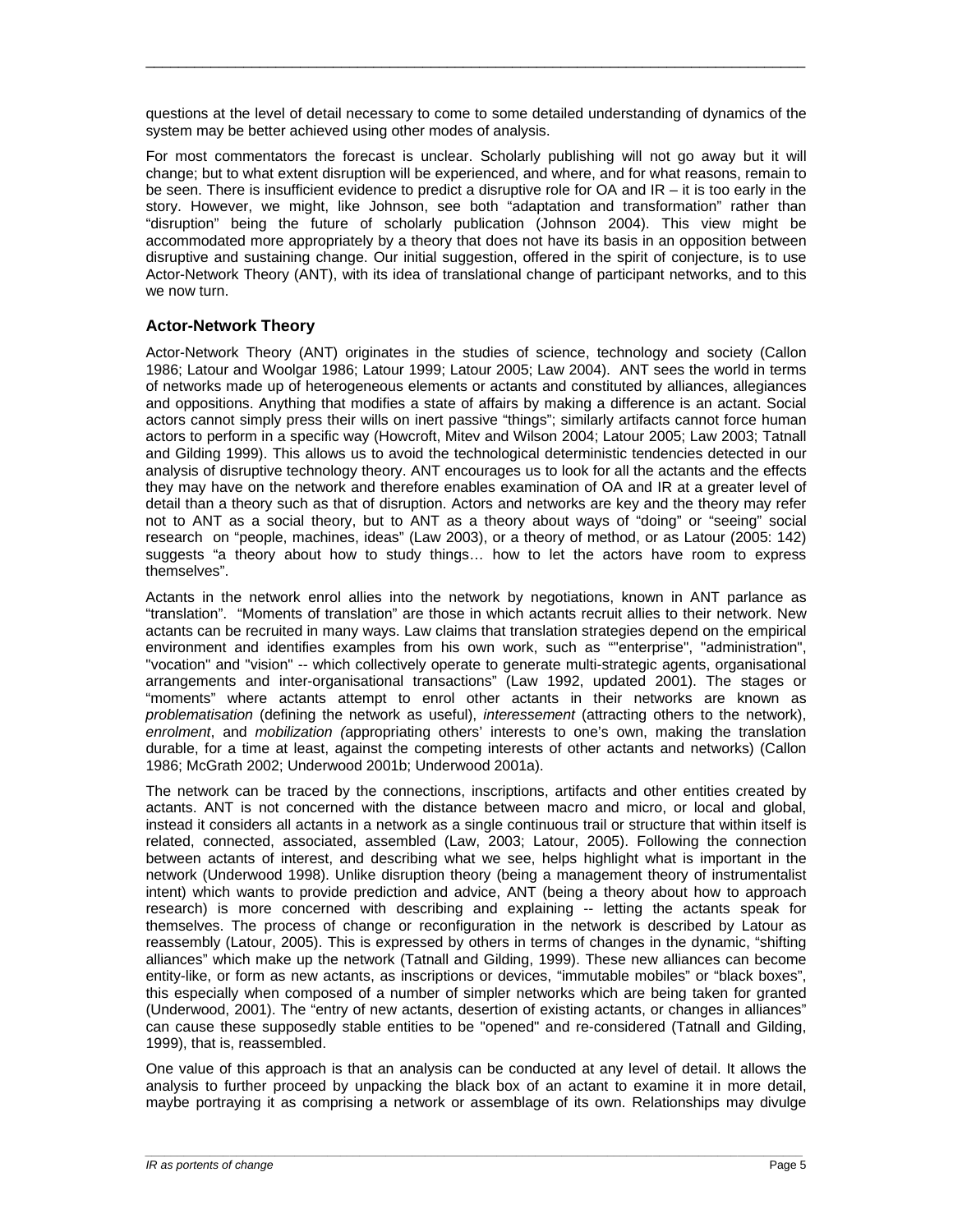more detail also, and be subject to closer scrutiny (e.g. to detail the interactions through which they might be formed and maintained.) The opposite process might happen also, with the formation of sub-networks into actants, for deployment in representations involving larger categories (e.g. to describe maintenance or disruption of "markets"). Therefore ANT, even if not regarded as a sufficiently theoretical approach by some, is at least a useful mapping procedure. Unlike more normative theories, such as the theory of disruption, which aim for predictive power, ANT enables the researcher and interested people to follow the actants from one to another, to identify actants which may have agency but which may not be evident at the macro-level analysis of markets and business models favoured by researchers using disruption theory. Finding and analysing these actants and their role in assembly and reassembly of a network aids in our understanding of the changes occurring in scholarly publishing, and potentially in other systems or networks.

\_\_\_\_\_\_\_\_\_\_\_\_\_\_\_\_\_\_\_\_\_\_\_\_\_\_\_\_\_\_\_\_\_\_\_\_\_\_\_\_\_\_\_\_\_\_\_\_\_\_\_\_\_\_\_\_\_\_\_\_\_\_\_\_\_\_\_\_\_\_\_\_\_\_\_\_\_\_\_\_\_

### **The reassembly of scholarly publishing**

Latour (2005) suggests that the use of ANT is appropriate in situations "where innovations proliferate, where boundaries are uncertain, when the range of entities to be taken into account fluctuates". Our brief reviews of OA and IR in our introduction indicate that this statement could be seen to apply to scholarly publishing. He also suggests three tests for ANT membership: non-humans have to be actants with a type of agency; the explanation is unlikely to be "social", no hidden social force is offered in explanation; and, that the study aims at reassembling the social (Latour 2005: 10-11). In his early work, Latour (1987) represents formal scholarly communication (aka scholarly publishing) as an actor-network. His work reveals how actants such as writers, articles, journals etc. attempt to enrol the authority of citations to reinforce the legitimacy of a piece of writing. Our work aims to look at how existing actors (authors, readers, open access lobbyists) enrol new technologies (Internet, repositories, OAI-PMH), and policies (Open Access) as actants to the existing system and what changes this may bring about. The Internet and associated technologies are claimed to have wrought vast changes in scholarly publishing. Scholarly publishing relationships and alliances are in the process of being reassembled. While new actants are joining there is no obvious social force to offer in explanation of the changes taking place, and there is no obvious outcome or new system that will replace the current system. ANT potentially provides a conceptual apparatus which may allow us to fathom the controversies of scholarly publishing by tracing the range of heterogeneous actants as they interact, form coalitions and negotiate changes in the course of adoption of open access IR.

Scholarly publishing can be seen as an heterogeneous actor-network, comprising as it does of a wide variety of actants who work together to comprise the whole. Scholarly publishing is undergoing change and thus could be said to be in the process of being reassembled (Howcroft, Mitev and Wilson 2004; Latour 2005). Open access and institutional repositories are more than a technological information system. For them to work, they have to become connected into a far bigger and more heterogeneous information system, the scholarly publishing system. We use ANT to re-specify the term "system" as "network". Such a scholarly publishing network can be investigated in terms of not only researchers and writers, university managers and publishers, but also Internet, browsers and repositories, copyright and intellectual property, even Internet protocols, as actants. We need to pay attention to processes, actants and events beyond the organization as well as within the organisation because all appear to play pivotal roles. As such, analyses can neither focus on the individual, the organization, or the world, but in all parts. There is no incontrovertible starting point for the study, it could be the implementation of the institutional repository, but it could be anywhere else within a preexisting network. Indeed, from our reviews of scholarly publishing we see that the phenomenon appears to be created and maintained by a network of aligned but separate individual, disciplinary, organizational and other actants.

### **OA/IR in reassembly**

While we do not have access to empirical data that will allow us to further explore scholarly publishing through the lens of disruption theory we have access to some that allow us to explore scholarly publishing through the lens of ANT. This data does reveal the changes wrought by OA/IR as encouraging change as a process or reassembling and reconfiguring influenced by a number of actants, rather than as a disruption in terms of Christensen's theory brought about by a particular technology or innovation. In an earlier work (Kennan and Cecez-Kecmanovic 2007) we reported on early findings of an ANT-informed study of an OA/IR. The study reported the case of the implementation of an institutional repository within a university in Australia. We followed the actors, traced connections, and made the deployment of the actors visible, for example, by writing accounts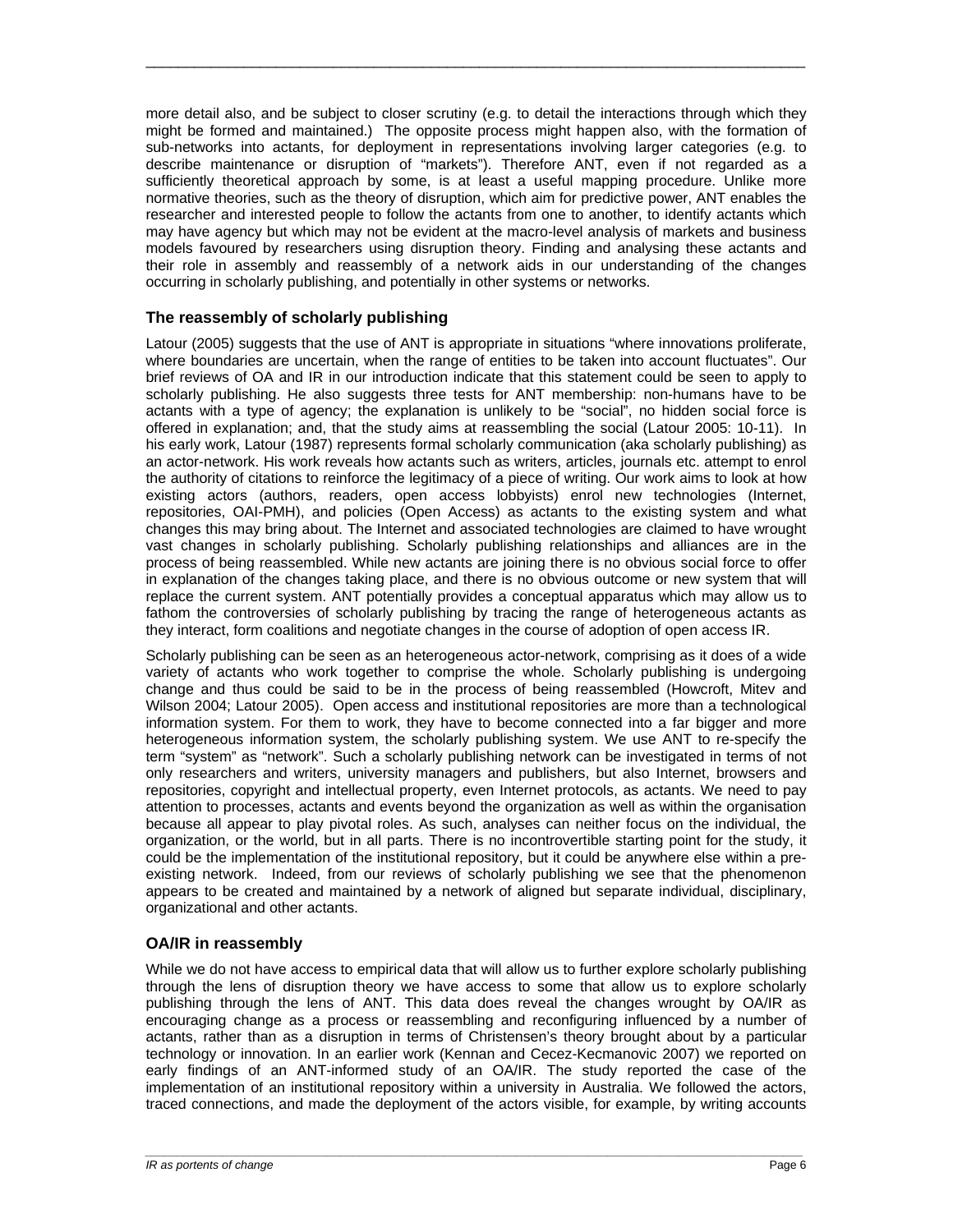such as this. Multiple techniques and a range of information and data sources were used to gather information from actors. For this research the starting point was the decision by a university in Australia to implement an IR. Information was collected in a number of ways, including contextual information from various sources, system planning and implementation documentation, emails and minutes of meetings, semi-structured interviews with both implementers (9) and scholars (15), and observation of distribution of information regarding the implementation to potential users and managers. Information about technological and other non-human actors came from the researchers' observation and analysis of the role of these actors.

\_\_\_\_\_\_\_\_\_\_\_\_\_\_\_\_\_\_\_\_\_\_\_\_\_\_\_\_\_\_\_\_\_\_\_\_\_\_\_\_\_\_\_\_\_\_\_\_\_\_\_\_\_\_\_\_\_\_\_\_\_\_\_\_\_\_\_\_\_\_\_\_\_\_\_\_\_\_\_\_\_

However, following the actors led us beyond the scope of just performing an implementation study, by revealing how actants beyond the organisation have agency, influencing the acceptance and take-up of the repository system within the organisation and other actants within the organisation possibly even creating effects beyond the organisation. While this research follows one case in particular, it does throw light on the "network" in general, and many of the actants in this case, are also actants in other scholarly publishing networks.

One of the central tenets of ANT is that the actants make everything, including frames, theories, contexts etc. The assumption is that following the actants involved in scholarly publishing will "render the social connections traceable" (Latour 2005:31) and that some actants in scholarly publishing "make" other actants do things by "generating transformations" (Latour 2005: 122). The work presented in this earlier paper followed the actants thereby rendering their traces visible. The OA/IR actor-network was revealed as actants were followed, influenced each other and established connections. What following the actors revealed, through analysis of interviews and documentation and conversations, through reading research articles and books, was that scholarly publishing as we used to know it (before the Internet and the possibilities the Internet created for OA) had some of the characteristics of a "black box". Actants had stable and clear roles and mutual relationships (even though these were sometimes different in different research communities or disciplines), processes were well defined, and in place for a long time. The entry of new "technological" actants such as the Internet encouraged the opening of this black box, as scholars and associated actants in the network experimented with different ways of making research accessible using new publishing practices that may have little or great impact on the whole system. OA activists agitate for all work to be OA. Some posit that any effect this may have on other actants, such as publishers and their markets, is mere speculation and no reason to halt promotion of OA. Others propose that publishers will have to change and speculate about the ways in which this might happen (EPrints, undated).

In our research we are beginning to see actants that are attempting preserve the strength of the existing traditional scholarly publishing actor-network – and those who are encouraging change. The actants that emerged from our research who work to preserve the existing network, as well as including individuals with attachments to it, include publishers, journal publishing policies (to selfarchive or not), copyright law (or at least perceptions about copyright law), the academic reward structure, scripts such as journal impact factors, and funding rules (in the words of one interviewee "the game").

Those actants playing a role in opening the black box to include open access and institutional repositories, in addition to open access activists from within and beyond the university under study, include a major funder of research, the Australian government through the Department of Education, Science and Technology (DEST). DEST recognised the difficulties associated with research output accessibility and allocated funds on a competitive basis under an Accessibility Framework for the development of IR in universities. Looking at this from an ANT perspective we see DEST as an actor who attempts to define the problem as well as to impose the solution – the implementation of the IR initiative as a way of solving problems of accessibility to research and the management of research outputs. In our case, the University Librarian perceives the same problem of accessibility of research papers and seizes the opportunity to provide a potential solution in the University by applying for DEST funds as a part of a Consortium. Acting on behalf of DEST, the Librarian can thus be seen as an initiator of the University IR as the solution for the problem of accessibility of University research output. The Librarian also defines the problem for other actants in the University and positions himself as indispensable or an "obligatory passage point" for the solution (IR) (Callon 1986).

Furthermore, through its IR initiative DEST also defines some of the roles of other actants (both macro and micro) – those of researchers, their research papers, the University and its Library, the Consortium and repository technology, research funding policy and so on in what we are now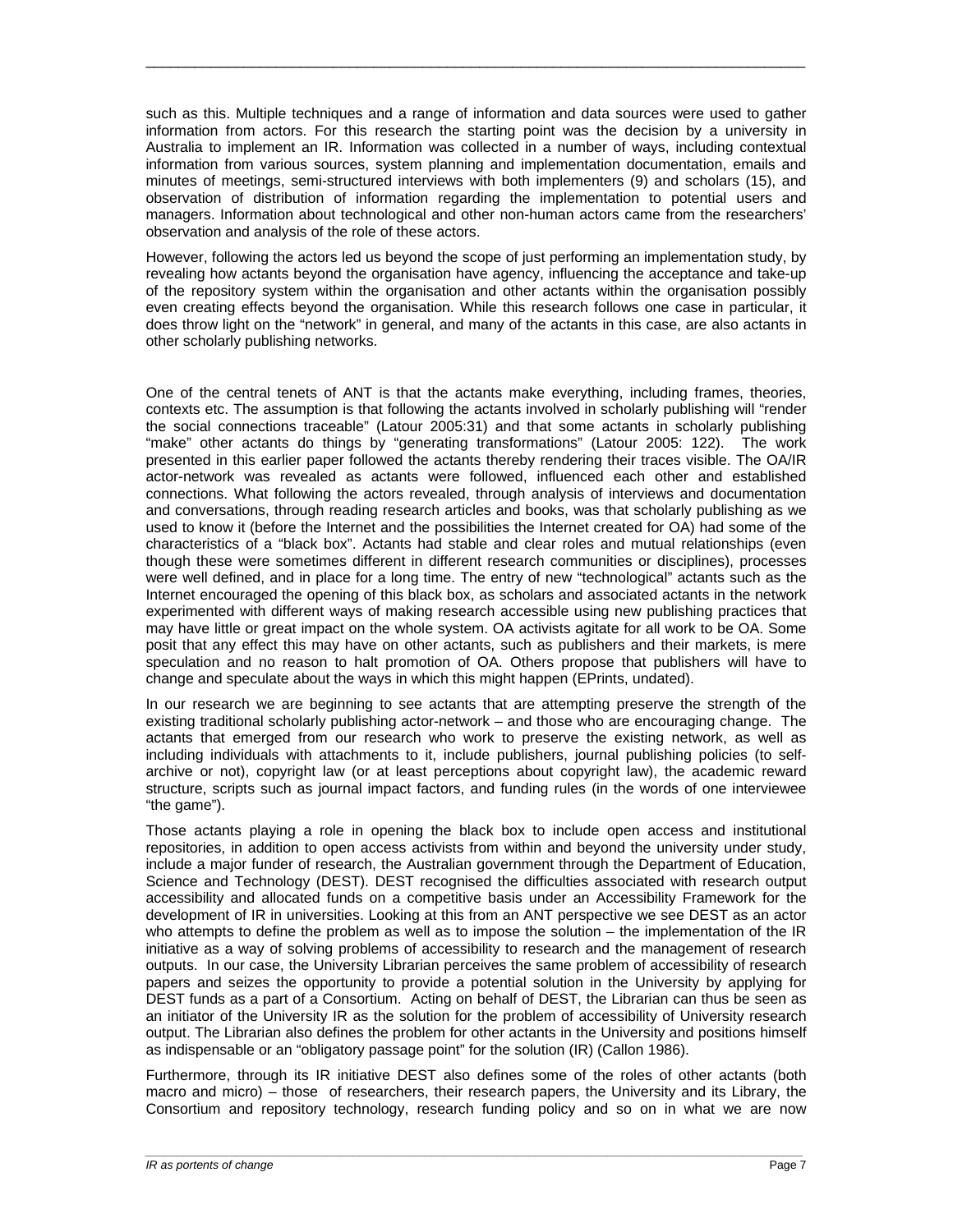identifying as the emerging IR actor-network (see Figure 1). Apart from those, there are other actants that exert influence within the network (also identified in Figure 1), such as scholarly journals and their policies, OA sites (other institutional and disciplinary repositories), researchers - colleagues within the university and from other academic institutions, copyright laws, all of whom propel their own framing of the problem. The traditional paper-based technology has had the key role in shaping and strengthening the traditional scholarly publishing actor-network which has long been institutionalized and stabilized. What the new OA-enabling technologies are doing is to expose the interests of publishers intertwined into the traditional scholarly publishing networks. As researchers started to act through, and align themselves with, OA repositories they opened up new possibilities for reassembling scholarly publishing and also revealed that the 'problem' lies in the robustness of the traditional scholarly publishing actor-network. The IR actor-network in the University studied has been for some time in the interessement stage: the initiator has been seeking allies and trying to enrol other actants, in particular researchers.

\_\_\_\_\_\_\_\_\_\_\_\_\_\_\_\_\_\_\_\_\_\_\_\_\_\_\_\_\_\_\_\_\_\_\_\_\_\_\_\_\_\_\_\_\_\_\_\_\_\_\_\_\_\_\_\_\_\_\_\_\_\_\_\_\_\_\_\_\_\_\_\_\_\_\_\_\_\_\_\_\_



Figure 1: An emerging actor-network of scholarly publishing within a University case study (adapted from Kennan and Cecez-Kecmanovic 2007)

Some researchers concurred with the interessement strategies of the initiators and became enrolled in the OA/IR actor-network. This is not however the case with many other researchers for whom the interessement mechanisms and strategies were not sufficient. The value of OA and specifically IR is not always clearly seen. Those who are not enrolled have reasons for not becoming enrolled. One is that currently researchers may have to report their research five times in five different ways to the university (for example 1. to their School on submission of a paper, 2. to the university for the HERDC annual collection, 3. to their School or faculty webmaster for the web presence, 4. for the RQF and 5. for performance review and promotion purposes). If they also belong to a disciplinary community that supports a repository this will entail reporting a research paper a total of six times. Some researchers indicated there would need to be a "carrot" to encourage them or some of their colleagues to use a repository for example:

*At the moment there's no reward for it. There are rewards for the documentation system at the moment, but there isn't for this, so because there's no reward, it's not valued; if it's not*  valued, then why do it? I think that's the perception [Senior Lecturer, Engineering].

Most mentioned that the OA/IR technology must be easy to use and provide useful functionality to be attractive for them; many mentioned that they have to do so much reporting about their research, that only having to upload the details once would be an incentive.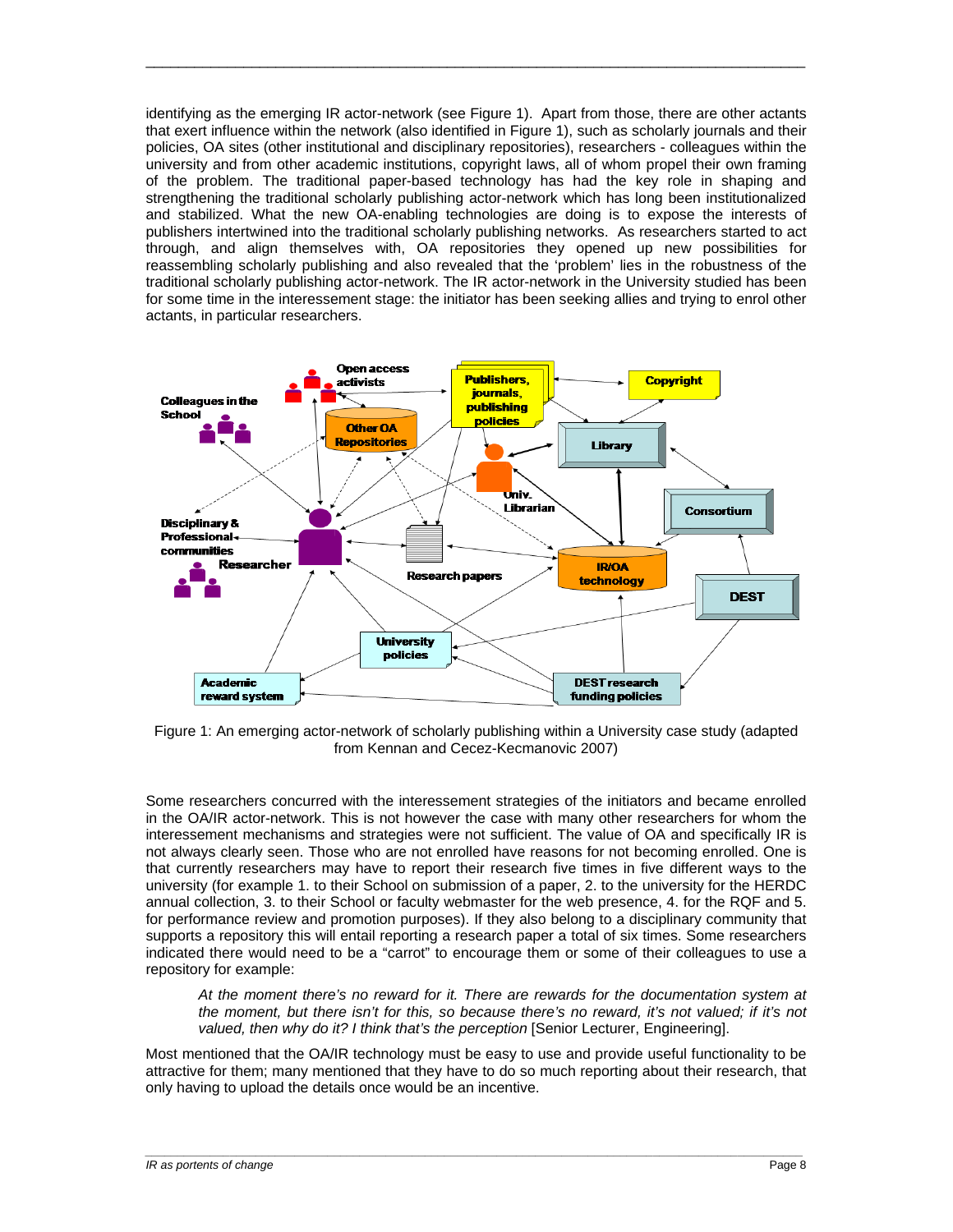Research papers and IR technology can be seen as focal objects that different actants attempt to enrol in their own scholarly publishing actor-networks. As researchers aim to make their works available and to maximize their readership, they are influenced by macro actants. These include the University and DEST via University policies and the academic reward system and DEST funding policies; and peer pressures and journal policies. Researchers see both opportunities and the impediments for the University IR to be a truly OA repository. The impediments come from restrictive journal post-print policies as well as from uneasy engagement with repository technology (lack of functionality and support for academics to upload and manage their work on the IR). While initially difficult, IR posting of papers is also perceived as potentially conflicting with disciplinary OA repositories. The interessement and enrolment processes so far have been partly successful. The emerging University IR actor-network is partially overlapping and colliding with traditional publishing actor-networks and disciplinary OA publishing networks, through influences, relationships, and negotiations among various actants as presented in Figure 1. Since its initial problematization stage, the IR actor-network has been emerging through the translation "moments" with interessement and enrolment overlapping and happening in parallel. Some micro actants such as researchers with clearly aligned interest are enrolled and have taken steps to mobilise other actants to utilise the proposed solution. Others, on the other hand, while seeing their potential interests are still influenced by anti-enrolment actants, cannot clearly see how opposing interests can be reconciled and alignment negotiated.

\_\_\_\_\_\_\_\_\_\_\_\_\_\_\_\_\_\_\_\_\_\_\_\_\_\_\_\_\_\_\_\_\_\_\_\_\_\_\_\_\_\_\_\_\_\_\_\_\_\_\_\_\_\_\_\_\_\_\_\_\_\_\_\_\_\_\_\_\_\_\_\_\_\_\_\_\_\_\_\_\_

In teasing this out in interviews and reviews of documentation and reports, we see that, for example, while DEST and the University provision of the repository technology and staff overtly act as interessment and enrolment devices, other scripts by the same actants act as anti-interessment and anti-enrolment devices. For example DEST research funding policies for the University are not tied into OA deposits in the repository, but instead tie into peer-reviewed journals and articles published in journals with high impact factors. Accordingly, the university also overtly rewards traditionally published work, whether or not it is placed in the repository. Consequently mobilization has been haphazard. It could be called fragmented mobilization (Kennan and Cecez-Kecmanovic 2007). The "ordering effects" of translation processes on the IR technology are incoherent thus producing conflicting demands on the IR technology. As a result the 'inscription' process "through which actants embed their social agendas into technical artefacts" (Holmstrom and Robey 2005) is ambiguous and is driving the IR technology development in different directions. More consistent messages such as mandates (Harnad, 2006) may encourage less fragmented mobilization.

Our ANT analysis at this stage provides us with a starting point. To appreciate the process in more detail we need to conduct further analysis on the interviews and look more deeply into the actor networks we have presented here as black boxes, such as the academic reward system, journal publishing policies and so on. The complexity of these actants and their network relationships hide interactional processes which we are beginning to uncover. The analysis so far indicates that OA and IR are contributing to change in scholarly publishing, but from our vantage point the change looks far more like a reassembly (or adaptation and transformation) rather than a disruption of the kind reported by Christensen and colleagues.

#### **Conclusions**

Attempts so far to identify the types of change to scholarly publishing that Open Access policies (OA) and Institutional Repositories (IR) will initiate are ambiguous and conjectural. Not only is it too early in the story – evidence is hard to come by – the figuring provided by the Revolutionary imagery on offer makes it difficult to re-assess the means by which change might take place, or where any changes or any particular sequence of events might lead. As a way of further clarifying the nature of change within scholarly publishing two theoretical approaches are offered here.

The first approach considers change in relation to innovation in particular industry markets. Innovation can be envisaged as being disruptive or sustaining of existing market arrangements. While this analysis may have value when considering change at a publishing industry level, or within an organization such as a publishing firm or a university, it does not admit precisely enough the elements and dynamics involved should a more detailed analysis be needed.

Maintaining a suitable analytical distance is also difficult when deploying figures of Disruption, which connote oppositions of "Revolutionary vs Reactionary" and "Radical vs Superficial". Their normative aspirations invariably assume commitments to ideas of "Progress", an allegiance which may discourage a re-examination of the assumed underlying dynamic.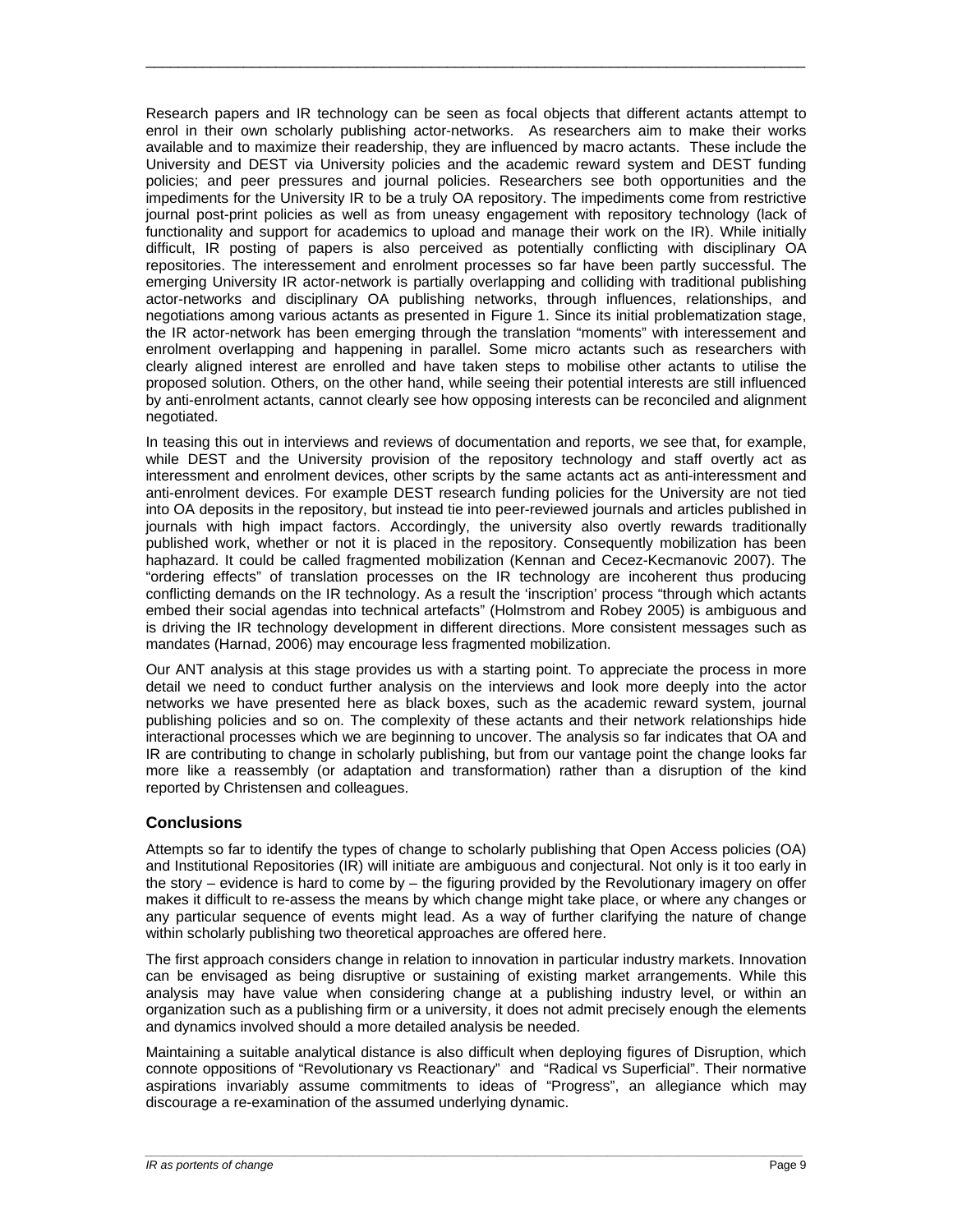Resorting to Actor-Network Theory, an alternative way of modelling or representing OA/IR within scholarly publishing is suggested. ANT generally eschews large-scale oppositions, and can be seen to provide a number of points of access to varying levels of detail. This affords a closer look at elements of the network of actants that constitute specific publishing "systems", illustrated here by material from a case study of a university institutional repository. This may need to be complemented by other forms of analysis, to more closely identify the interactions through which network relations are formed and maintained.

\_\_\_\_\_\_\_\_\_\_\_\_\_\_\_\_\_\_\_\_\_\_\_\_\_\_\_\_\_\_\_\_\_\_\_\_\_\_\_\_\_\_\_\_\_\_\_\_\_\_\_\_\_\_\_\_\_\_\_\_\_\_\_\_\_\_\_\_\_\_\_\_\_\_\_\_\_\_\_\_\_

ANT accommodates ideas of change, but would re-specify or reconfigure "disruption" as a "one-off" in terms of a continual "reassembly" of an existing network. This approach disengages "disruption" from the Modernist infatuation with tropes of Progressive change, usefully introducing strange and distancing tropes and figures of its own. ANT provides a framework for locating oneself, as researcher and as practitioner, and for re-assessing basic assumptions about how the world of academic publishing goes about its work.

#### **References**

Bachrach, S. M. (2001). Scientific Journals of the Future. In *The Transition from Paper: Where Are We Going and How Will We Get There*? In R. S. Berry and A. S. Moffat (Eds.). Boston, American Academy of Arts & Sciences.

Bailey, C. W. (2008). *Scholarly Electronic Publishing Bibliography* (*SEPB*) Available at: http://www.digital-scholarship.org/sepb/sepb.html

Bower, J. L. and Christensen, C.M. (1995). Disruptive technologies: Catching the wave. *Harvard Business Review,* 73(1), 43-53.

Budapest Open Access Initiative. (n.d.). *Read the Initiative.* Retrieved 7 April, 2006, from http://www.soros.org/openaccess/read.shtml.

Callon, M. (1986). Some elements of a sociology of translation: Domestication of the scallops and fishermen of St. Brieuc Bay. In *Power, action and belief: a new sociology of knowledge?* J. Law (Ed.). London, Routledge**,** 196-233.

Christensen, C. M. (2006). The ongoing process of building a theory of disruption. *Journal of Product Innovation Management,* 23: 39-55.

Christensen, C. M. and Raynor, M. E. (2003). *The Innovator's Solution: Creating and Sustaining Successful Growth.* Boston, Harvard Business School Press.

Crow, R. (2002). *The Case for Institutional Repositories: A SPARC Position Paper.* Washington, City The Scholarly Publishing & Academic Resources Coalition, from http://www.arl.org/sparc/IR/ir.html.

Drott, M. C. (2006). Open Access. *Annual Review of Information Science and Technology (ARIST),*  40, 79-109.

EPrints (undated) *Self-Archiving FAQ* retrieved 6 May 2008 from http://www.eprints.org/openaccess/self-faq/#17.Publishers

Goodman, D. (2004). The criteria for open access (preprint). *Serials Review* 30 (4), http://eprints.rclis.org/archive/00003542/02/SR30\_4\_Goodman.pdf

Harnad, S. (2006). *Optimizing OA Self-Archiving Mandates: What? Where? When? Why? How?* Retrieved 28 April 2008, from http://openaccess.eprints.org/index.php?/archives/136-guid.html

Holmstrom, J. and Robey, D. (2005). Understanding IT's organizational consequences: An actor network theory approach. In *Actor-Network Theory and Organizing.* Czarniawska, B. and Hernes, T. (Eds.) Actor-Network Theory and Organizing. Stockholm: Liber, 165-187.

Howcroft, D., Mitev, N and Wilson, M. (2004). What we may learn from the social shaping of technology approach. In *Social Theory and Philosophy for Information Systems*. J. Mingers and L. Willocks (Eds.). West Sussex, UK, John Wiley & Sons.

Johnson, R. (2004). *The Future of Scholarly Communication in the Humanities: Adaptation or Transformation?* Washington D.C., SPARC Scholarly Publishing & Academic Resources Coalition. Retrieved 12 January, 2008, from http://www.arl.org/sparc/publications/papers.html.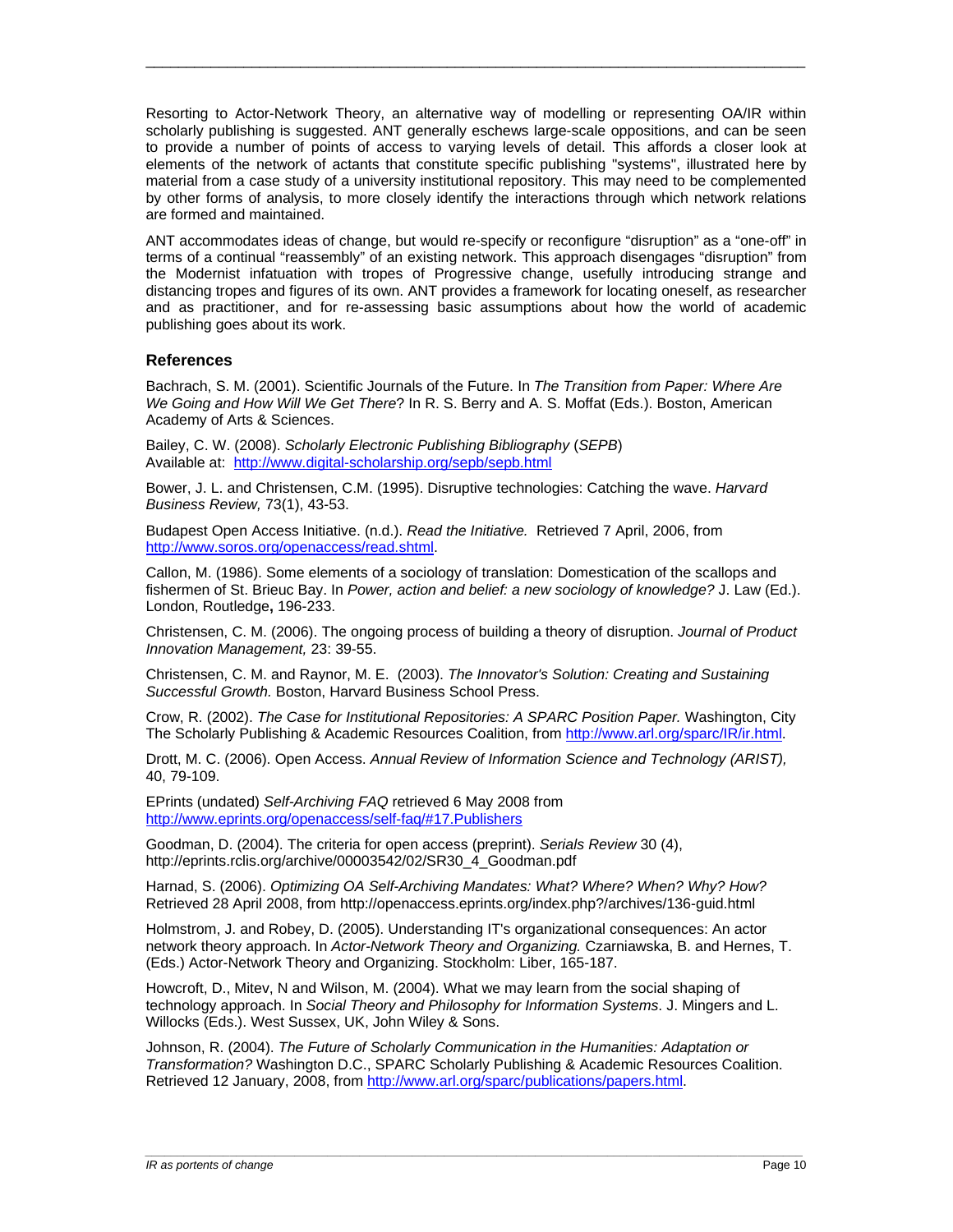Kennan, M. A. and Cecez-Kecmanovic, D. (2007) Reassembling Scholarly Publishing: Institutional Repositories, Open Access, and the Process of Change. *Australian Conference on Information Systems: The 3 Rs: Research, Relevance and Rigour - Coming of Age*, December 5-7, 2007 Available at SSRN: http://ssrn.com/abstract=1030964

\_\_\_\_\_\_\_\_\_\_\_\_\_\_\_\_\_\_\_\_\_\_\_\_\_\_\_\_\_\_\_\_\_\_\_\_\_\_\_\_\_\_\_\_\_\_\_\_\_\_\_\_\_\_\_\_\_\_\_\_\_\_\_\_\_\_\_\_\_\_\_\_\_\_\_\_\_\_\_\_\_

Kling, R. and Callahan, E. (2003). Electronic journals, the Internet and scholarly communication. *Annual Review of Information Science and Technology (ARIST)* 37, 127-178.

Kling, R. and McKim, G. (1999). Scholarly communication and the continuum of electronic publishing. *Journal of the American Society for Information Science,* 50(10): 890-907.

Lafferty, S. and Edwards, J. (2004). Disruptive technologies: What future universities and their libraries? *Library Management* 25(6/7), 252-258.

Latour, B. (1987). *Science in Action.* Milton Keynes, Open University Press.

Latour, B. (1999). On Recalling ANT. In *Actor Network Theory and After.* J. Law and J. Hassard (Eds.). Oxford, Blackwell Publishers & The Sociological Review**,** 15-25.

Latour, B. (2005). *Reassembling the Social: An introduction to Actor-Network-Theory*. Oxford, Oxford University Press.

Latour, B. and Woolgar, S. (1986). *Laboratory Life: The Construction of Scientific Facts.* Princeton, N.J., Princeton University Press.

Law, J. (1992, updated 2001). *Notes on the Theory of the Actor Network: Ordering, Strategy and Heterogeneity.* Lancaster, England, Centre for Science Studies, Lancaster University, Retrieved 11 July 2006, from

http://web.archive.org/web/20040214135427/http%3A//www.comp.lancs.ac.uk/sociology/soc054jl.html

Law, J. (2003). *Notes on the Theory of the Actor Network: Ordering, Strategy and Heterogeneity*. Centre for Science Studies, Lancaster University, Lancaster, England Retrieved 11 July 2006, from http://www.lancs.ac.uk/fss/sociology/papers/law-notes-on-ant.pdf.

Law, J. (2004). *After Method: Mess in Social Science Research*. London, Routledge.

Lewis, D. W. (2004). The innovator's dilemma: Disruptive change and academic libraries. *Library Administration & Management* 18(2): 68-74.

Look, H. (2004). Open access: Look both ways before crossing. *Serials,* 17(3), 217-223.

Madison, M. (2006). The idea of the law review: Scholarship, prestige and open access. *Lewis & Clark Law Review* 10(4): 901-924. Retrieved 14 January, 2008 from http://papers.ssrn.com/sol3/papers.cfm?abstract\_id=899122.

Markides, C. (2006). Disruptive innovation: In need of better theory. *Journal of Product Innovation Management,* 23, 19-25.

McDowell, C. S. (2007). Evaluating institutional repository deployment in American academe since early 2005: repositories by the numbers, Part 2. *D-Lib Magazine, 13*(9/10), 1082-9873.

McGrath, K. (2002). The Golden Circle: a way of arguing and acting about technology in the London Ambulance Service. *European Journal of Information Systems,* 11, 251-266.

McKiernan, G. (2002). E Is for everything: the extra-ordinary, evolutionary [e-] journal. *The Serials Librarian* 41(3/4), 293-321.

National Research Council. (U.S.). Panel on the Impact of Information Technology on the Future of the Research University, (2002). *Preparing for the revolution: information technology and the future of the research university.* National Research Council of the National Academies. Washington, D.C.: National Academies Press.

Nguyen, T. (2008). *Open doors and open minds: What faculty authors can do to ensure open access to their work through their institutions: A SPARC / SCIENCE COMMONS WHITE PAPER*. Cambridge MA: SPARC/SCIENCE COMMONS.

Oppenheim, C. (2005). Publish OA if you can - self archive either way. *American Scientist Open Access Forum* Retrieved 18/10/05, from

http://listserver.sigmaxi.org/sc/wa.exe?A1=ind05&L=american-scientist-open-access-forum&F=l#219.